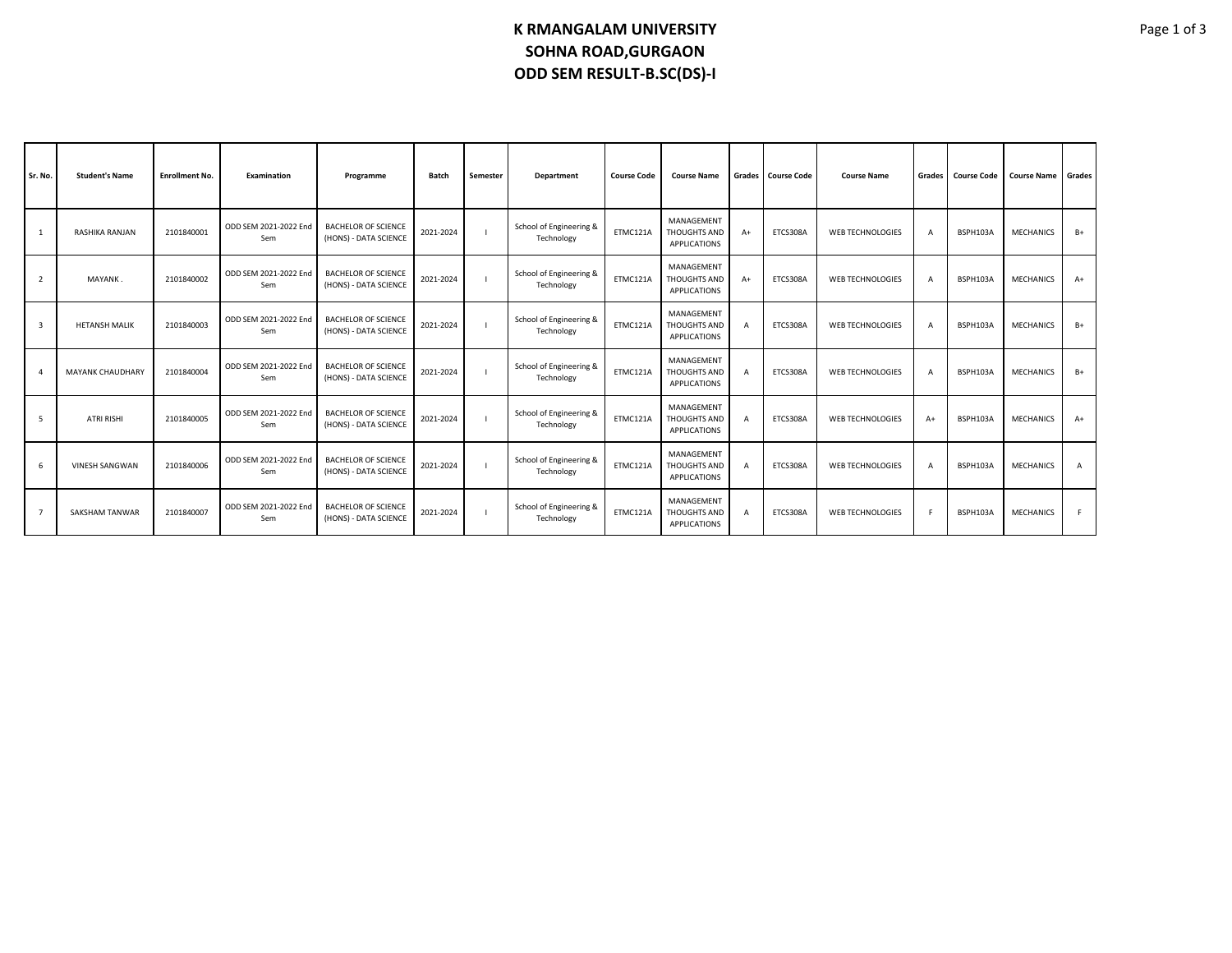## **K RMANGALAM UNIVERSITY SOHNA ROAD,GURGAON ODD SEM RESULT-B.SC(DS)-I**

| Sr. No. | <b>Student's Name</b>   | <b>Enrollment No.</b> | Examination                  | Programme                                           | Batch     | Semester | Department                            | <b>Course Code</b> | <b>Course Name</b>   | Grades                  | <b>Course Code</b> | <b>Course Name</b>          | Grades   | <b>Course Code</b> | <b>Course Name</b>          | Grades |
|---------|-------------------------|-----------------------|------------------------------|-----------------------------------------------------|-----------|----------|---------------------------------------|--------------------|----------------------|-------------------------|--------------------|-----------------------------|----------|--------------------|-----------------------------|--------|
|         | RASHIKA RANJAN          | 2101840001            | ODD SEM 2021-2022 End<br>Sem | <b>BACHELOR OF SCIENCE</b><br>(HONS) - DATA SCIENCE | 2021-2024 |          | School of Engineering &<br>Technology | BSPH153A           | <b>MECHANICS LAB</b> | $B+$                    | ETCA164A           | <b>WEB TECHNOLOGIES LAB</b> | $A+$     | UCCS155A           | <b>COMMUNICATION SKILLS</b> | $B+$   |
|         | MAYANK.                 | 2101840002            | ODD SEM 2021-2022 End<br>Sem | <b>BACHELOR OF SCIENCE</b><br>(HONS) - DATA SCIENCE | 2021-2024 |          | School of Engineering &<br>Technology | BSPH153A           | <b>MECHANICS LAB</b> | $B+$                    | ETCA164A           | WEB TECHNOLOGIES LAB        | $A+$     | UCCS155A           | <b>COMMUNICATION SKILLS</b> | $B+$   |
| 3       | <b>HETANSH MALIK</b>    | 2101840003            | ODD SEM 2021-2022 End<br>Sem | <b>BACHELOR OF SCIENCE</b><br>(HONS) - DATA SCIENCE | 2021-2024 |          | School of Engineering &<br>Technology | BSPH153A           | <b>MECHANICS LAB</b> | $B+$                    | ETCA164A           | WEB TECHNOLOGIES LAB        | $A+$     | UCCS155A           | <b>COMMUNICATION SKILLS</b> | P      |
|         | <b>MAYANK CHAUDHARY</b> | 2101840004            | ODD SEM 2021-2022 End<br>Sem | <b>BACHELOR OF SCIENCE</b><br>(HONS) - DATA SCIENCE | 2021-2024 |          | School of Engineering &<br>Technology | BSPH153A           | <b>MECHANICS LAB</b> | $B+$                    | ETCA164A           | WEB TECHNOLOGIES LAB        | $A+$     | UCCS155A           | <b>COMMUNICATION SKILLS</b> | P      |
| 5       | <b>ATRI RISHI</b>       | 2101840005            | ODD SEM 2021-2022 End<br>Sem | <b>BACHELOR OF SCIENCE</b><br>(HONS) - DATA SCIENCE | 2021-2024 |          | School of Engineering &<br>Technology | BSPH153A           | <b>MECHANICS LAB</b> | $\overline{\mathbf{A}}$ | ETCA164A           | WEB TECHNOLOGIES LAB        | $A+$     | UCCS155A           | <b>COMMUNICATION SKILLS</b> | P      |
|         | <b>VINESH SANGWAN</b>   | 2101840006            | ODD SEM 2021-2022 End<br>Sem | <b>BACHELOR OF SCIENCE</b><br>(HONS) - DATA SCIENCE | 2021-2024 |          | School of Engineering &<br>Technology | BSPH153A           | <b>MECHANICS LAB</b> | $B+$                    | ETCA164A           | <b>WEB TECHNOLOGIES LAB</b> | $\Omega$ | UCCS155A           | <b>COMMUNICATION SKILLS</b> | P      |
|         | <b>SAKSHAM TANWAR</b>   | 2101840007            | ODD SEM 2021-2022 End<br>Sem | <b>BACHELOR OF SCIENCE</b><br>(HONS) - DATA SCIENCE | 2021-2024 |          | School of Engineering &<br>Technology | BSPH153A           | <b>MECHANICS LAB</b> | <sub>c</sub>            | ETCA164A           | WEB TECHNOLOGIES LAB        | $A+$     | UCCS155A           | <b>COMMUNICATION SKILLS</b> | P      |